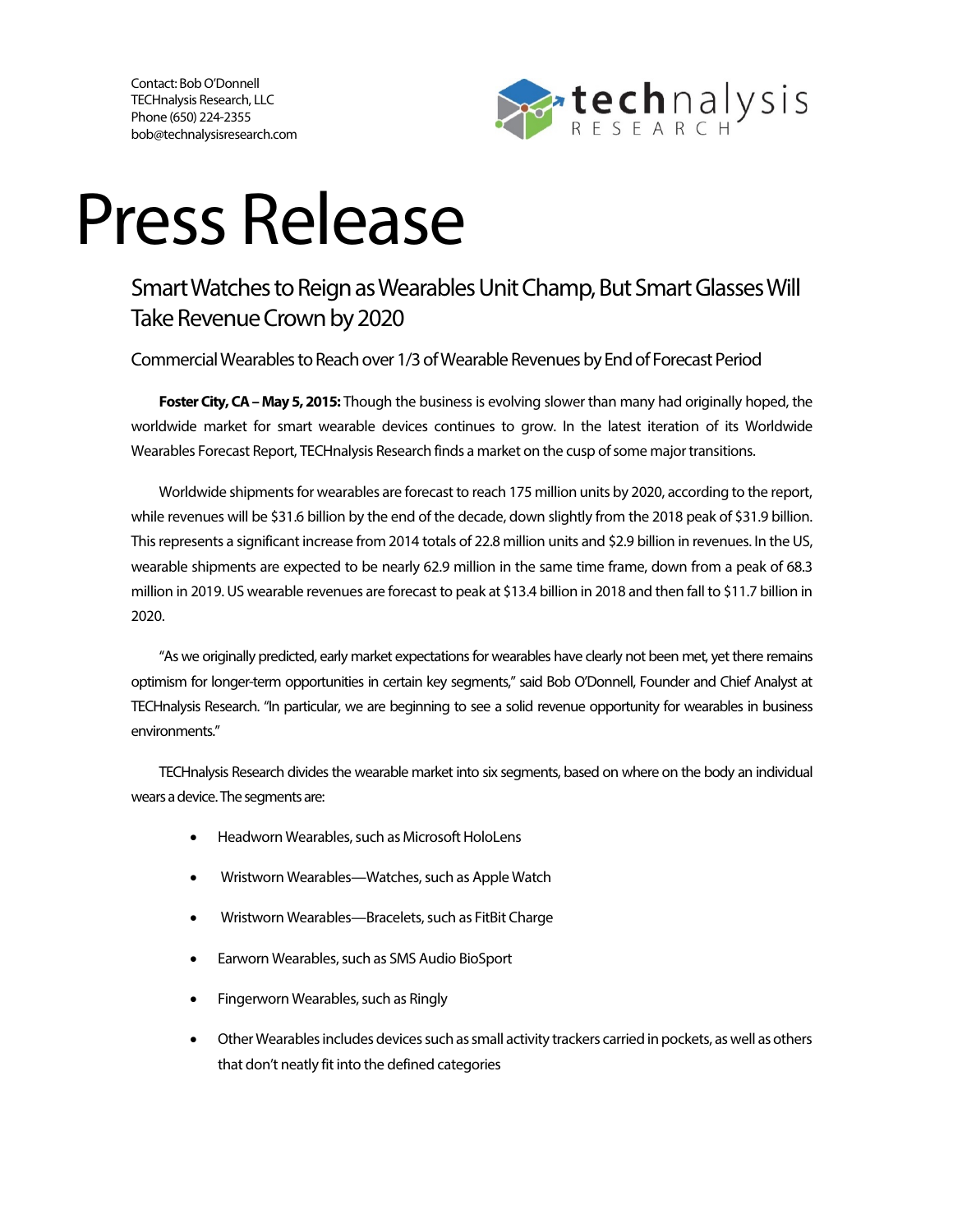

The Smart Watch category is expected to surpass Smart Bracelets as of 2016 and will remain the largest segment in the overall wearables category, reaching 77 million units, or 44% of the total by 2020. Looking at revenues tells a different story, however, as the Smart Glasses/Headworn Wearables category is predicted to hit \$13.5 billion or 43% of total revenues by the end of the forecast.

"Most industry watchers have focused on wrist-worn devices," commented O'Donnell, "but we believe after a bumpy start, head-worn devices like augmented reality glasses will take over a significant portion of the market."

Some of the other highlights from the report include:

- Shipments to consumers will maintain the majority of wearable unit shipments (89% in 2020), but commercial revenues will hit 34% of the total in the same time period.
- Connected wearables—those with an integrated cellular modem—are forecast to grow to 19% of units and 29% of revenues by 2020.

Given the highly dynamic nature of the wearables market, the TECHnalysis Research Wearables Forecast Report actually offers three different forecast scenarios.

- A baseline (or most likely) scenario, which are the numbers listed in this press release
- An optimistic scenario, based on an assumption that a few"hit" products could drawan even wider set of customers to the wearables category
- A pessimistic scenario, based on an assumption that hype cycle remains ahead of market realities and the wearables market peters out after a few years of modest growth